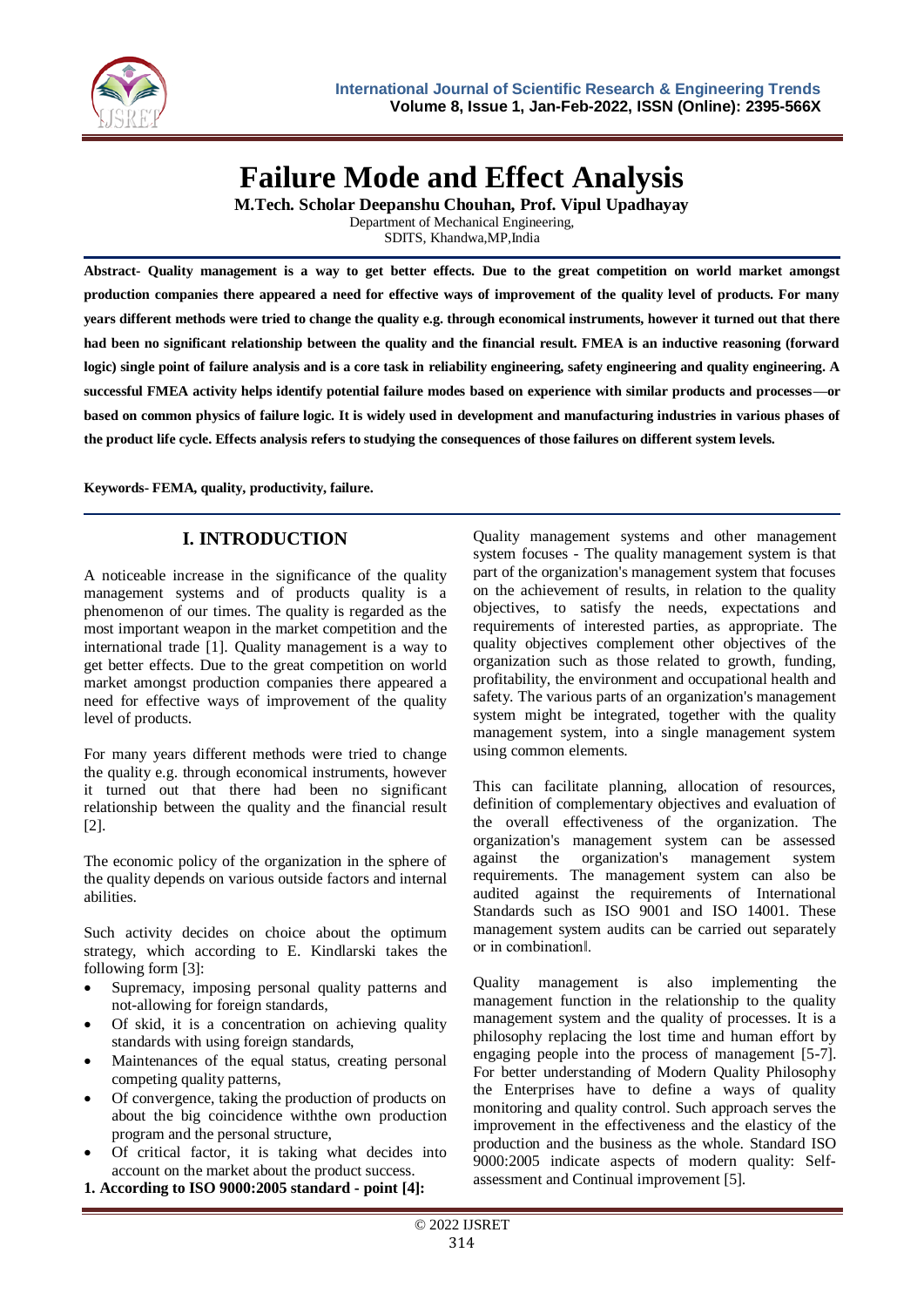

- **1.1 Self-assessment:** An organization's self-assessment is a comprehensive and systematic review of the organization's activities and results referenced against the quality management system or a model  $(\hat{\mathbf{g}})$ excellence. Self-assessment can provide an overall view of the performance of the organization and the degree of maturity of the quality management system. It can also help to identify areas requiring improvement in the organization and to determine priorities‖ [5].
- **1.2 Continual improvement:** The aim of continual improvement of a quality management system is to increase the probability of enhancing the satisfaction of customers and other interested parties. Actions for improvement include the following:
- Analysing and evaluating the existing situation to identify areas for improvement;
- Establishing the objectives for improvement;
- Searching for possible solutions to achieve the objectives;
- Evaluating these solutions and making a selection; implementing the selected solution;
- Measuring, verifying, analysing and evaluating results of the implementation to determine that the objectives have been met;
- Formalizing changes.

Results are reviewed, as necessary, to determine further opportunities for improvement. In this way, improvement is a continual activity. Feedback from customers and other interested parties, audits and review of the quality management system can also be used to identify opportunities for improvement‖ [5].

Worth the attention are method applied in the process of controlling of quality: Statistical Process Control (SPC), Analysis of value, decision-making, calculation of quality costs, Seven Tools, Failure Mode and Effect Analysis (FMEA), Quality Function Deployment (QFD), Six Sigma, 5S, Kaizen, Taguchi Method, DOE, Brainstorming. W.E. Deming said that: ― Isn't said that the company is supposed to be for centuries in the business‖. Important aspect is skill efficient connection of Deming's Cycle PDCA: Plan-Do-Check- Act with use of Quality estimation method, techniques and tools [8-10].

The enterprises must take quality into account in all processes future. They are able to do it well enough, to what extent are able well to manage the present time. Creating conditions for quality development in which the organization can ensure the profitability of production and to project against the risk is necessary. Getting and keeping the confidence of the customer for the organization, in the light of requirements of the ISO 9000:2005 norm, is the most significant task.

Understanding customer's needs has the key meaning for the definition of proper strategies. These proper strategies

permit to hold or to raise the company's position in direct environment [11].

# **(a) II. FUNCTIONAL FAILURE MODE AND EFFECTS ANALYSIS**

Failure mode and effects analysis (FMEA; often written with "failure modes" in plural) is the process of reviewing as many components, assemblies, and subsystems as possible to identify potential failure modes in a system and their causes and effects. For each component, the failure modes and their resulting effects on the rest of the system are recorded in a specific FMEA worksheet. There are numerous variations of such worksheets.

An FMEA can be a qualitative analysis, but may be put on a quantitative basis when mathematical [failure rate](https://en.wikipedia.org/wiki/Failure_rate)  models are combined with a statistical failure mode ratio database. It was one of the first highly structured, systematic techniques for [failure analysis.](https://en.wikipedia.org/wiki/Failure_analysis) It was developed by [reliability engineers i](https://en.wikipedia.org/wiki/Reliability_engineering)n the late 1950s to study problems that might arise from malfunctions of military systems. An FMEA is often the first step of a system reliability study.

A few different types of FMEA analyses exist, such as:

- Functional
- Design
- Process

Sometimes FMEA is extended to [FMECA \(](https://en.wikipedia.org/wiki/FMECA)failure mode, effects, and criticality analysis) to indicate that criticality analysis is performed too.

FMEA is an [inductive reasoning \(](https://en.wikipedia.org/wiki/Inductive_reasoning)forward logic) single point of failure analysis and is a core task in [reliability](https://en.wikipedia.org/wiki/Reliability_engineering)  [engineering, safety engineering a](https://en.wikipedia.org/wiki/Reliability_engineering)n[d quality engineering.](https://en.wikipedia.org/wiki/Quality_engineering)

A successful FMEA activity helps identify potential failure modes based on experience with similar products and processes—or based on common physics of failure logic. It is widely used in development and manufacturing industries in various phases of the product life cycle. Effects analysis refers to studying the consequences of those failures on different system levels.

Functional analyses are needed as an input to determine correct failure modes, at all system levels, both for functional FMEA or Piece-Part (hardware) FMEA. An FMEA is used to structure Mitigation for Risk reduction based on either failure (mode) effect severity reduction or based on lowering the probability of failure or both. The FMEA is in principle a full inductive (forward logic) analysis; however the failure probability can only be estimated or reduced by understanding the failure mechanism. Hence, FMEA may include information on causes of failure (deductive analysis) to reduce the possibility of occurrence by eliminating identified [\(root\)](https://en.wikipedia.org/wiki/Root_cause)  [causes.](https://en.wikipedia.org/wiki/Root_cause)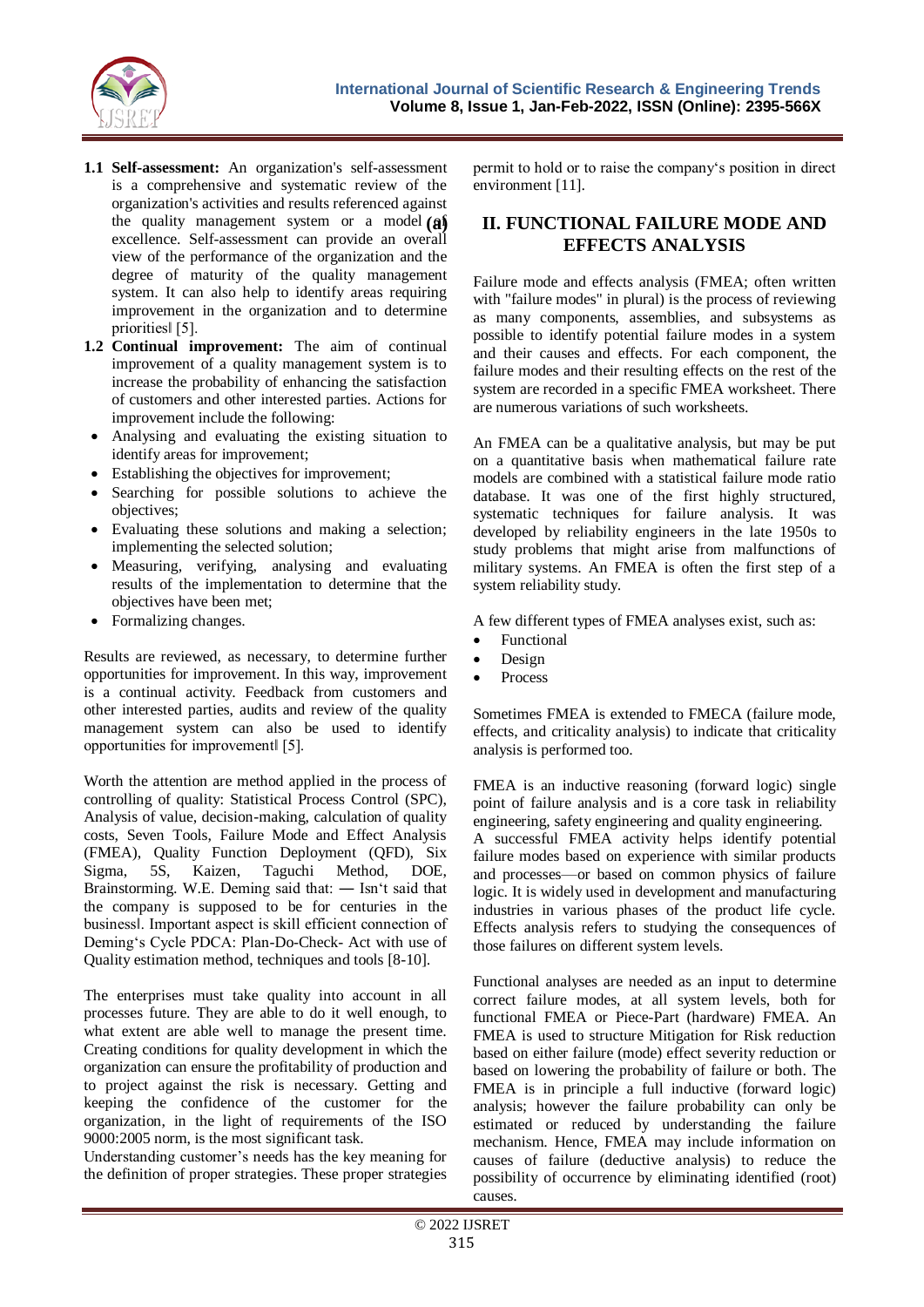

The FME(C)A is a design tool used to systematically analyze postulated component failures and identify the resultant effects on system operations. The analysis is sometimes characterized as consisting of two subanalyses, the first being the failure modes and effects analysis (FMEA), and the second, the criticality analysis (CA). Successful development of an FMEA requires that the analyst include all significant failure modes for each contributing element or part in the system. FMEAs can be performed at the system, subsystem, assembly, subassembly or part level.

The [FMECA s](https://en.wikipedia.org/wiki/FMECA)hould be a living document during development of a hardware design. It should be scheduled and completed concurrently with the design. If completed in a timely manner, the FMECA can help guide design decisions. The usefulness of the FMECA as a design tool and in the decision-making process is dependent on the effectiveness and timeliness with which design problems are identified. Timeliness is probably the most important consideration. In the extreme case, the FMECA would be of little value to the design decision process if the analysis is performed after the hardware is built.

While the FMECA identifies all part failure modes, its primary benefit is the early identification of all critical and catastrophic subsystem or system failure modes so they can be eliminated or minimized through design modification at the earliest point in the development effort; therefore, the FMECA should be performed at the system level as soon as preliminary design information is available and extended to the lower levels as the detail design progresses.

Remark: For more complete scenario modelling another type of Reliability analysis may be considered, for example [fault tree analysis \(](https://en.wikipedia.org/wiki/Fault_tree_analysis)FTA); a deductive (backward logic) failure analysis that may handle multiple failures within the item and/or external to the item including maintenance and logistics. It starts at higher functional / system level. An FTA may use the basic failure mode FMEA records or an effect summary as one of its inputs (the basic events). Interface hazard analysis, human error analysis and others may be added for completion in scenario modelling.

The analysis should always be started by listing the functions that the design needs to fulfil. Functions are the starting point of a well done FMEA, and using functions as baseline provides the best yield of an FMEA. After all, a design is only one possible solution to perform functions that need to be fulfilled. This way an FMEA can be done on concept designs as well as detail designs, on hardware as well as software, and no matter how complex the design.

When performing an FMECA, interfacing hardware (or software) is first considered to be operating within

specification. After that it can be extended by consequently using one of the 5 possible failure modes of one function of the interfacing hardware as a cause of failure for the design element under review. This gives the opportunity to make the design robust for function failure elsewhere in the system.

## **III. FMEA PROCEDURE**

Assemble a cross-functional [team o](https://asq.org/quality-resources/teams)f people with diverse knowledge about the process, product or service, and customer needs. Functions often included are: design, manufacturing, quality, testing, reliability, maintenance, purchasing (and suppliers), sales, marketing (and customers), and customer service.

Identify the scope of the FMEA. Is it for concept, system, design, process, or service? What are the boundaries? How detailed should we be? Use [flowcharts t](https://asq.org/quality-resources/flowchart)o identify the scope and to make sure every team member understands it in detail. Fill in the identifying information at the top of your FMEA form. (Figure 1 shows a typical format.) The remaining steps ask for information that will go into the columns of the form.

|                                                                   |                                                           |                                                                                                  |                 | Process/Product Name:<br>Responsible: <b>Example</b> 2021 2022 2022 2023       |                        |                                                                            |                |              | FMEA Date (Orig.): ____________                                                                                     |                                                                              |                                                                             |                               |                            |                    |              |
|-------------------------------------------------------------------|-----------------------------------------------------------|--------------------------------------------------------------------------------------------------|-----------------|--------------------------------------------------------------------------------|------------------------|----------------------------------------------------------------------------|----------------|--------------|---------------------------------------------------------------------------------------------------------------------|------------------------------------------------------------------------------|-----------------------------------------------------------------------------|-------------------------------|----------------------------|--------------------|--------------|
| Process<br><b>Step/Inout</b>                                      | Potential<br><b>Failure Mode</b>                          | Potentia<br>Failure<br><b>Effects</b>                                                            | . 10)           | Potentia<br>Causas                                                             | iol                    | Current<br>Controls                                                        | $\tilde{e}$    |              | Action<br>Recommended                                                                                               | Resp                                                                         | Actions<br>Taken                                                            |                               |                            |                    |              |
| What is the<br>process step or<br>feature under<br>investigation? | in what ways<br>could the step<br>or feature go<br>wrong? | What is the<br>impact on the<br>customer if this<br>failure is not<br>prevented or<br>corrected? | τ<br>ERITY<br>2 | What causes<br>the step or<br>feature to go<br>wrong? (how<br>could it occur?) | ε<br><b>PCCURRENCE</b> | What controls<br>exist that either<br>prevent or<br>detect the<br>failure? | z<br>DETECTION | RPN          | What are the<br>recommended<br>actions for reducing<br>the occurrence of<br>the cause or<br>improving<br>detection? | Who is<br>responsible<br>for making<br>sure the<br>actions are<br>completed? | What actions<br>were completed<br>(and when) with<br>respect to the<br>RPN? | $(1 - 10)$<br><b>SEVERITY</b> | <b>OCCURRENCE</b> (1 - 10) | DETECTION (1 - 10) | Ě            |
|                                                                   |                                                           |                                                                                                  |                 |                                                                                |                        |                                                                            |                | 0            |                                                                                                                     |                                                                              |                                                                             |                               |                            |                    | $\mathbf{0}$ |
|                                                                   |                                                           |                                                                                                  |                 |                                                                                |                        |                                                                            |                | $\bf{0}$     |                                                                                                                     |                                                                              |                                                                             |                               |                            |                    | $\mathbf{0}$ |
|                                                                   |                                                           |                                                                                                  |                 |                                                                                |                        |                                                                            |                | 0            |                                                                                                                     |                                                                              |                                                                             |                               |                            |                    | 0            |
|                                                                   |                                                           |                                                                                                  |                 |                                                                                |                        |                                                                            |                | 0            |                                                                                                                     |                                                                              |                                                                             |                               |                            |                    | 0            |
|                                                                   |                                                           |                                                                                                  |                 |                                                                                |                        |                                                                            |                | $\mathbf{0}$ |                                                                                                                     |                                                                              |                                                                             |                               |                            |                    | $\mathbf{0}$ |
|                                                                   |                                                           |                                                                                                  |                 |                                                                                |                        |                                                                            |                | 0            |                                                                                                                     |                                                                              |                                                                             |                               |                            |                    | 0            |
|                                                                   |                                                           |                                                                                                  |                 |                                                                                |                        |                                                                            |                | 0            |                                                                                                                     |                                                                              |                                                                             |                               |                            |                    | $\Omega$     |
|                                                                   |                                                           |                                                                                                  |                 |                                                                                |                        |                                                                            |                | 0            |                                                                                                                     |                                                                              |                                                                             |                               |                            |                    | 0            |

Identify the functions of your scope. Ask, "What is the purpose of this system, design, process, or service? What do our customers expect it to do?" Name it with a verb followed by a noun. Usually one will break the scope into separate subsystems, items, parts, assemblies, or process steps and identify the function of each.

For each function, identify all the ways failure could happen. These are potential failure modes. If necessary, go back and rewrite the function with more detail to be sure the failure modes show a loss of that function.

For each failure mode, identify all the consequences on the system, related systems, process, related processes,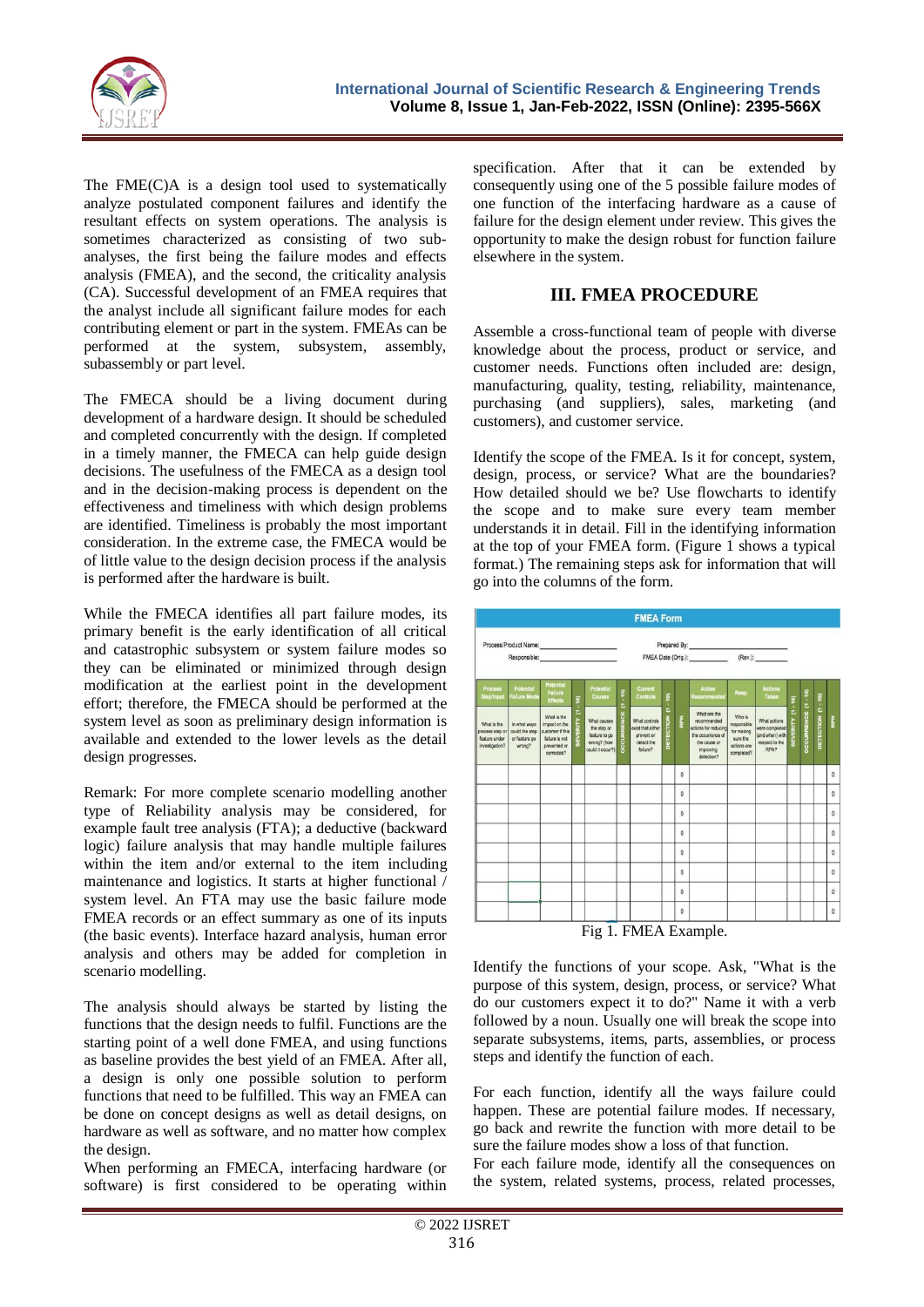

product, service, customer, or regulations. These are potential effects of failure. Ask, "What does the customer experience because of this failure? What happens when this failure occurs?"

Determine how serious each effect is. This is the severity rating, or S. Severity is usually rated on a scale from 1 to 10, where 1 is insignificant and 10 is catastrophic. If a failure mode has more than one effect, write on the FMEA table only the highest severity rating for that failure mode.

For each failure mode, determine all the potential root causes. Use tools classified as [cause](https://asq.org/quality-resources/root-cause-analysis) [analysis tools,](https://asq.org/quality-resources/root-cause-analysis) as well as the best knowledge and experience of the team. List all possible causes for each failure mode on the FMEA form.

For each cause, determine the occurrence rating, or O. This rating estimates the probability of failure occurring for that reason during the lifetime of your scope. Occurrence is usually rated on a scale from 1 to 10, where 1 is extremely unlikely and 10 is inevitable. On the FMEA table, list the occurrence rating for each cause.

For each cause, identify current process controls. These are tests, procedures or mechanisms that you now have in place to keep failures from reaching the customer. These controls might prevent the cause from happening, reduce the likelihood that it will happen or detect failure after the cause has already happened but before the customer is affected.

For each control, determine the detection rating, or D. This rating estimates how well the controls can detect either the cause or its failure mode after they have happened but before the customer is affected. Detection is usually rated on a scale from 1 to 10, where 1 means the control is absolutely certain to detect the problem and 10 means the control is certain not to detect the problem (or no control exists). On the FMEA table, list the detection rating for each cause.

(Optional for most industries): Ask, "Is this failure mode associated with a critical characteristic?" (Critical characteristics are measurements or indicators that reflect safety or compliance with government regulations and need special controls.)

If so, a column labeled "Classification" receives a Y or N to show whether special controls are needed. Usually, critical characteristics have a severity of 9 or 10 and occurrence and detection ratings above 3. Calculate the risk priority number, or RPN, which equals  $S \times O \times D$ . Also calculate Criticality by multiplying severity by occurrence,  $S \times O$ . These numbers provide guidance for ranking potential failures in the order they should be addressed. Identify recommended actions. These actions

may be design or process changes to lower severity or occurrence. They may be additional controls to improve detection. Also note who is responsible for the actions and target completion dates. As actions are completed, note results and the date on the FMEA form. Also, note new S, O, or D ratings and new RPNs.

## **IV. USES**

- Development of system requirements that minimize the likelihood of failures.
- Development of designs and test systems to ensure that the failures have been eliminated or the risk is reduced to acceptable level.
- Development and evaluation of diagnostic systems
- To help with design choices (trade-off analysis).

# **V. ADVANTAGES**

- Catalyst for teamwork and idea exchange between functions
- Collect information to reduce future failures, capture engineering knowledge
- Early identification and elimination of potential failure modes
- Emphasize problem prevention
- Improve company image and competitiveness
- Improve production yield
- Improve the quality, reliability, and safety of a product/process
- Increase user satisfaction
- Maximize profit
- Minimize late changes and associated cost
- Reduce impact on company profit margin
- Reduce system development time and cost
- Reduce the possibility of same kind of failure in future
- Reduce the potential for warranty concerns

# **VI. PAST STUDIES**

**Qin, Jindong et al. (2020)** presented a way to combine interval type-2 fuzzy sets (IT2FSs) with evidential reasoning (ER) method, which is able to overcome some disadvantages of the conventional FMEA approach and deal with uncertainties more efficiently.

**Rezaee et al. (2020**) presented a hybrid approach based on the Linguistic FMEA, Fuzzy Inference System (FIS) and Fuzzy Data Envelopment Analysis (DEA) model to calculate a novel score for covering some RPN shortcomings and the prioritization of HSE risks. First, after identifying potential risks and assigning values to the RPN determinant factors by linguistic FMEA team members due to the differentiation of these values, FIS is used to reach a consensus opinion about these factors.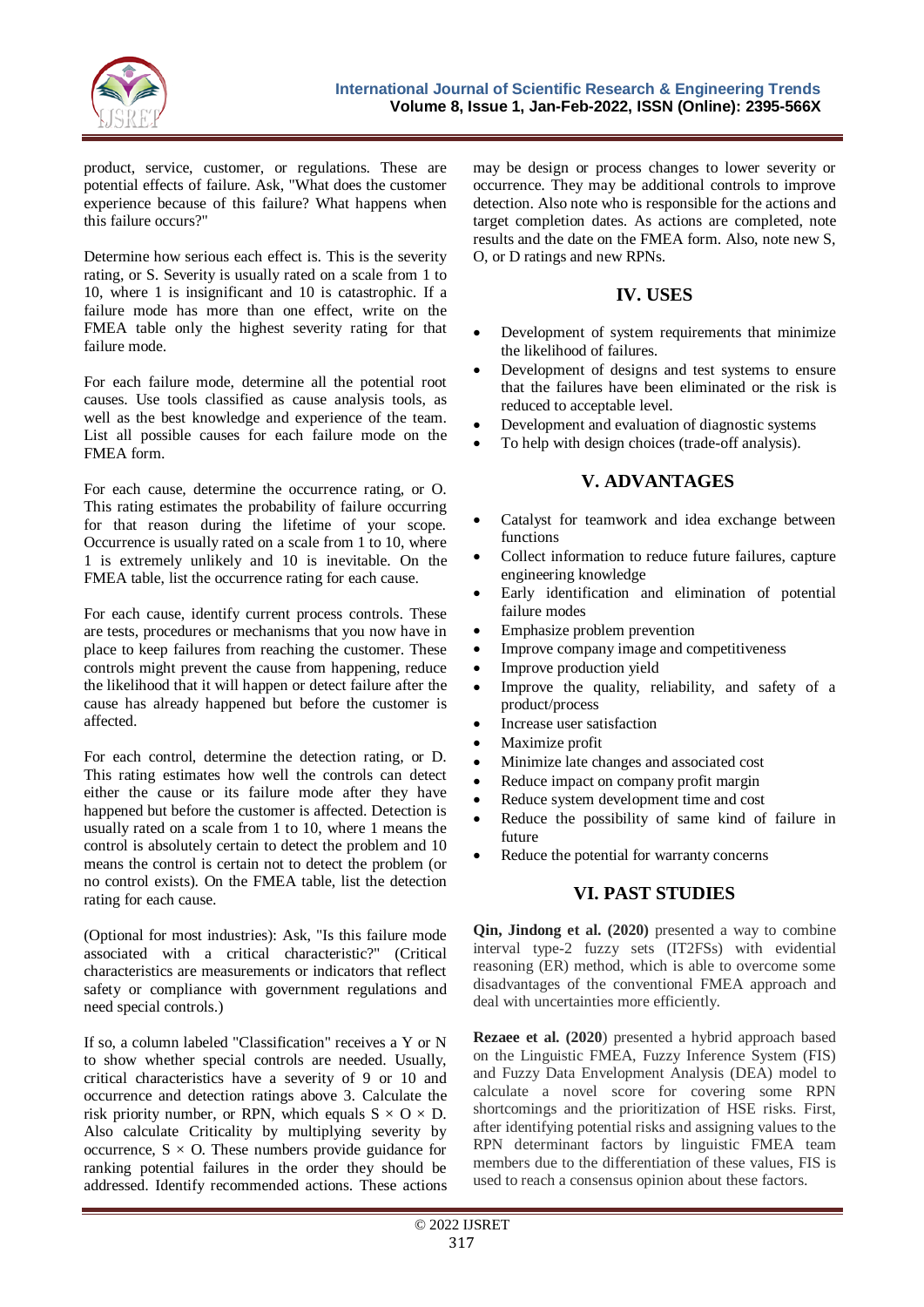

**Subriadi et al. (2020)** examined the consistency of both traditional FMEA and improved FMEA in IT risk assessment. Improved FMEA is the result of a synthesis framework to minimize consistency in traditional FMEA. Two sets of action research cycles (plan, act, observe, reflect) were applied in this research.

**Lo, Huai-Wei et al. (2020)** proposed an integrated risk assessment model where several techniques are combined to produce an FMEA model for the generation of comprehensive failure mode ranking. First, the anticipated costs and environmental protection indicators are included in the FMEA model to enhance the comprehensiveness of assessment.

**Rimawan et al. (2019)** presented the failure modes that cause product defects by using the FMEA method, getting the risk of the biggest production process failure in the value of the RPN (Risk Priority Number), providing proposed improvements for subsequent production. Based on processing with the FMEA method can identify modes of failure that occur in the process making drugs. The mode of potential failure in the process of making drugs consists of 6 types of failures.

**Ostadi et al. (2019)** presentedfailure modes and effects analysis (FMEA) technique has been utilized to find errors and their causes in the production line of the Iranian Tobacco Company. With the completion of FMEA table and calculating Risk Priority Number (RPN) values, all errors were zoned and prioritized. The prioritization of the discovered errors based on FMEA technique indicated human error as the most important factor in the emergence of errors.

**Górka et al. (2019)** presented the key issues related to quality management: starting with defining the concept of quality, its essence and the method of its management. In addition, the perception of the quality of both the consumer and the manufacturer, as well as the impact of quality on the life cycle of the product.

Cupşan et al. (2019) presented the current state of risk management in the knowledge-based organisations and the importance of a preventive approach, with emphasis on the aerospace and defence industry, as well as gives detailed information on the Failure Mode and Effects Analysis (FMEA) method, in its current known state.

# **VII. RESULTS AND DISCUSSION**

## **1. Source of Data for analysis:**

The major potential failure modes of the engine will consist of four anti-functions such as partial function, intermittent function, no-function and unintended function [9-10]. These failures will be analyzed based the power and speed deviation from the specification, cooling, fuel injection, lubrication, electrical and auxiliary system

failures. The source of data for the FMEA was collected from earlier field failure report and from the expert opinions of various engineering functional teams.

#### **2. Step by step procedure for structured FMEA of cylinder head:**

The activities of FMEA process were linked into various subsystems and analysis was done for all parts in the sub system. The failure modes and effects of failure were collected from various functional teams by brainstorm process and by expert opinion poll. The following step by step procedure was followed in the FMEA process.

#### **3. System/ product specification, design and finalization:**

The aim of this activity was to describe the engine and its function. An understanding of the engine functions and performance are important to have clear idea about the product. This understanding simplifies the process of analysis and identification of sub systems/ parts that fail without performing the intended function. The block construction of the engine system gave the clear information about subsystem and the inference about the subsystem functions.

#### **4. Brainstorm / expert opinion about potential failure modes:**

A failure mode is defined as the manner in which a component, subsystem, system, etc. could potentially fail to meet the design intent. This information was collected from the history data from the service department. The major failure occurred on the base engine was blow by dust entry in turbocharger due to failure of pre-cleaner, valve drop failure and wear failure of valve train parts. Failure data were analyzed for the frequency of failure, hours of operation of engine in field, load utilized during the operation, operating cycle and duty cycle information. Refinement of potential failures of each part and subsystems were completed with the discussion of cross functional team.

## **5. Listing potential effects of failure:**

For each failure mode identified the effects were listed. A failure effects are defined as the result of a failure mode on the function of the engine. This is failure to do the indented functions.

## **6. Assigning severity rankings:**

A common industry standard scale uses 1 to represent no effect and 10 to indicate very severe with failure affecting system operation and safety without warning. The intent of the ranking is to determine whether a failure would be a minor nuisance or a major damage to the customer. This enables to prioritize the failures and address the real big issues first. The severity rankings are given in Table 2.1.

Table 1. Severity rankings.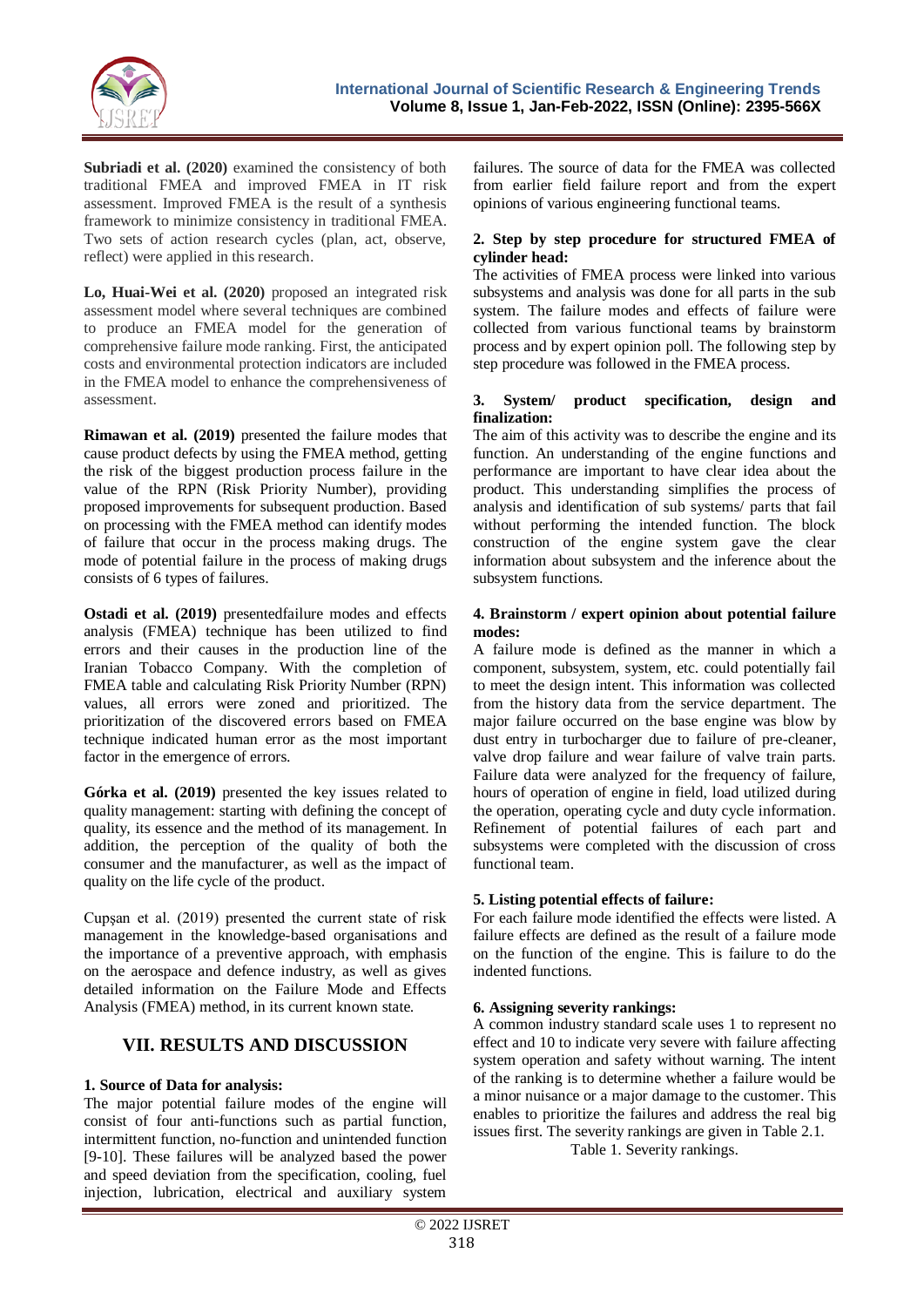

| PROBABILITY of<br>Failure      | <b>Failure Probability</b> | Ranking |
|--------------------------------|----------------------------|---------|
| Very High: Failure is          | $>1$ in 2                  | 10      |
| almost inevitable              | $1$ in $3$                 | 9       |
| High: Repeated failures        | $1$ in $8$                 | 8       |
|                                | $1$ in $20$                |         |
| Moderate: Occasional           | $1$ in $80$                | 6       |
| failures                       | $1$ in $400$               | 5       |
|                                | 1 in 2,000                 | 4       |
| Low: Relatively few            | 1 in 15,000                | 3       |
| failures                       | 1 in 150,000               | 2       |
| Remote: Failure is<br>unlikely | $<$ 1 in 1,500,000         |         |

## **7. Assigning occurrence rankings:**

A numerical weight was assigned to each cause that indicates how likely that cause was. A common industry standard scale uses 1 to represent not likely and 10 to indicate inevitable. Occurrence of failures for engines parts were collected from the field failure data. In most of the higher power engines, failures were occurred due to deviation in operating profile and failure in cooling in intake system. In some cases, it was observed that the failure was happened due to poor maintenance of air intake system. Hence, the ranking of occurrence was done by formulating guidelines based on the frequency of failures happened for the same family of parts.

#### **8. Assigning detection ratings:**

Detection is an assessment of the likelihood that the Current Controls (design and process) will detect the Cause of the Failure Mode or the Failure Mode itself, thus preventing it from reaching the Customer. The existing test protocol associated with each part and subsystems were considered for assigning the detection rating.

## **9. Calculation of RPNs:**

The Risk Priority Number is a mathematical product of the numerical Severity, Probability, and Detection ratings:

## **RPN = (Severity) x (Probability) x (Detection)**

The RPN was used to prioritize items that require additional quality planning or action.

#### **10. Developing the action plan:**

This activity was the determination Recommended Action(s) to address the potential failures that had a high RPN. These actions could include specific inspection, testing or quality procedures, selection of different components or materials, de-rating, limiting environmental stresses or operating range, redesign of the item to avoid the failure mode, etc.

#### **11. Implementing the system/sub system/ components design**:

Analysis of the failure, its modes and effects were suitably ranked by expert opinions and reviews and was implemented into design.

**12. Review for the improvements:**

After the above actions, re-assessment of the severity, probability and detection was done and the revised RPN's were calculated, and system was refined.

# **VIII. CONCLUSION**

At the present time the enterprises should integrate quality management and quality control with customer's requirements, production process's requirements and also quality methods. Such kind of strategy will enable to achieve success for these companies. If the organization wants to be able to compete, the customer must supply the products in the required quantity and quality.

To ensure product quality it is essential to remove errors respect. The current study is based on enhancing the productivity of a manufacturing firm by exploring the process FMEA. Reducing the failure occurs during manufacturing process and increasing the productivity in the firm. The basic steps are to identify the root of the cause and potential problems that could occur, and then derive RPN which can direct improvement effort to the area of greatest concern.

## **REFERENCES**

- [1] Qin, Jindong, Yan Xi, and Witold Pedrycz. "Failure mode and effects analysis (FMEA) for risk assessment based on interval type-2 fuzzy evidential reasoning method." Applied Soft Computing 89 (2020): 106134.
- [2] Rezaee, Mustafa Jahangoshai, Samuel Yousefi, Milad Eshkevari, Mahsa Valipour, and Morteza Saberi. "Risk analysis of health, safety and environment in chemical industry integrating linguistic FMEA, fuzzy inference system and fuzzy DEA."Stochastic Environmental Research and Risk Assessment 34, no. 1 (2020): 201-218.
- [3] Subriadi, Apol Pribadi, and Nina Fadilah Najwa. "The consistency analysis of failure mode and effect analysis (FMEA) in information technology risk assessment." Heliyon 6, no. 1 (2020): e03161.
- [4] Lo, Huai-Wei, William Shiue, James JH Liou, and Gwo-Hshiung Tzeng. "A hybrid MCDM-based FMEA model for identification of critical failure modes in manufacturing." Soft Computing 24, no. 20 (2020): 15733-15745.Rimawan, Erry, Apriliana Cendraleka, Johan Permana, and Dydi Purwanto. "Application of FMEA For Identifying Risk Failure of The Medicine Failure Process."(2019).
- [5] Ostadi, Bakhtiar, and Mehrdad Saboory Masouleh. "Application of FEMA and RPN techniques for manmachine analysis in Tobacco Company." Cogent Engineering 6, no. 1 (2019): 1640101.
- [6] Górka, M., B. Ślusarczyk, A. Woźniak, J. Baran, and E. Brągiel. "Selected issues concerning quality management in the company." (2019).